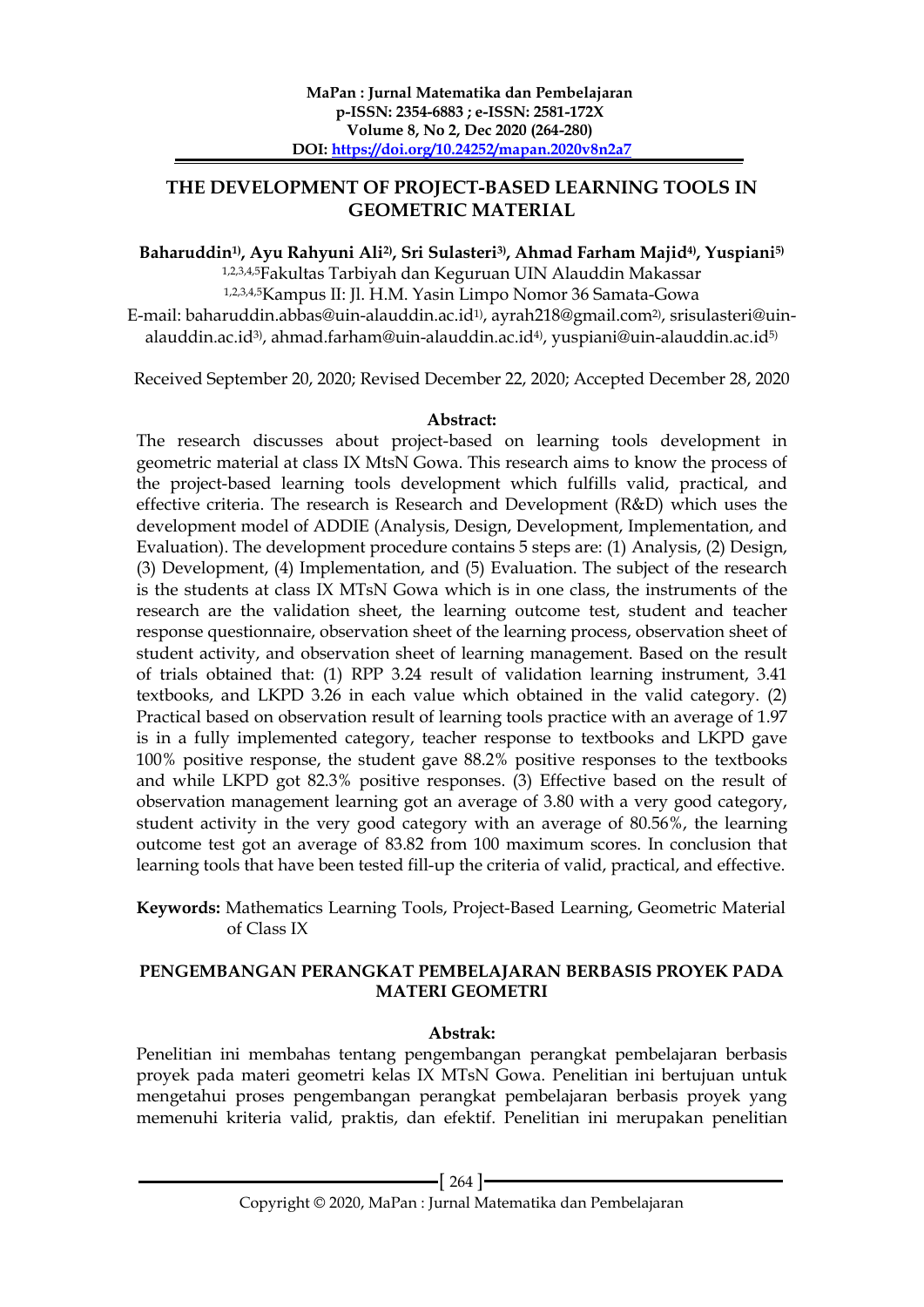Research and Development (R&D) yang menggunakan model pengembangan ADDIE (Analysis, Design, Development, Implementation, Evaluate). Prosedur pengembangan terdiri dari 5 tahap yang meliputi: (1) Tahap Analisis (Analysis), (2) Tahap Perencanaan (Design), (3) Tahap Pengembangan (Development), (4) Tahap Penerapan (Implementation), (5) Tahap Evaluasi (Evaluation). Subjek penelitian adalah peserta didik kelas IX MTsN Gowa yang terdiri dari satu kelas. Instrumen penelitian yang digunakan adalah lembar validasi, tes hasil belajar, angket respon peserta didik dan guru, lembar observasi keterlaksanaan pembelajaran, lembar observasi aktivitas peserta didik, serta lembar observasi pengelolaan pembelajaran. Berdasarkan hasil uji coba yang dilakukan diperoleh bahwa: (1) Hasil validasi perangkat pembelajaran RPP 3.24, buku ajar 3.41, dan LKPD 3.26 dengan nilai masing-masing yang diperoleh berada pada kategori valid. (2) Praktis berdasarkan hasil pengamatan keterlaksanaan perangkat pembelajaran dengan nilai rata-rata 1.97 berada pada kategori terlaksana seluruhnya, respon guru terhadap buku ajar dan LKPD memberikan respon positif 100%, respon peserta didik terhadap buku ajar memberikan respon positif 88.2% sedangkan untuk LKPD memperoleh respon positif 82.3%. (3) Efektif berdasarkan hasil pengamatan pengelolaan pembelajaran memperoleh nilai rata-rata 3.80 dengan kategori sangat baik, aktivitas peserta didik berada dalam kategori sangat baik dengan nilai 80.56%, tes hasil belajar memperoleh nilai rata-rata 83.82 dari skor maksimal 100. Dapat disimpulkan bahwa perangkat pembelajaran yang telah diujicobakan telah memenuhi kriteria valid, praktis, dan efektif.

## **Kata Kunci**: Perangkat Pembelajaran, Pembelajaran Berbasis Proyek, Materi Geometri Kelas IX

*How to Cite:* Baharuddin, Ali, A. R., Sulasteri, S., Majid, A. F., & Yuspiani. (2020). The Development of Project-Based Learning Tools in Geometric Material. *MaPan : Jurnal Matematika dan Pembelajaran*, 8(2), 264-280. https://doi.org/10.24252/mapan.2020v8n2a7.

## **INTRODUCTION**

The development of the current era triggers a very significant global competition. In confront the world full of competition and challenges, currently be required human resources who have high ability in solving The development of the current era triggers a very significant global competition. In confront the world full of competition and challenges, currently be required human resources who have high ability in solving the variou logically, rationally, critically, and creatively (Effendi, 2017: 307). Along with the development era, then education also develops. Development in education could be seen from the many new innovations in education that support the achievement of the desired learning atmosphere to maximize the results of the learning process. This innovation continues to be done to realize the effective learning process. The effective learning process could be seen from the results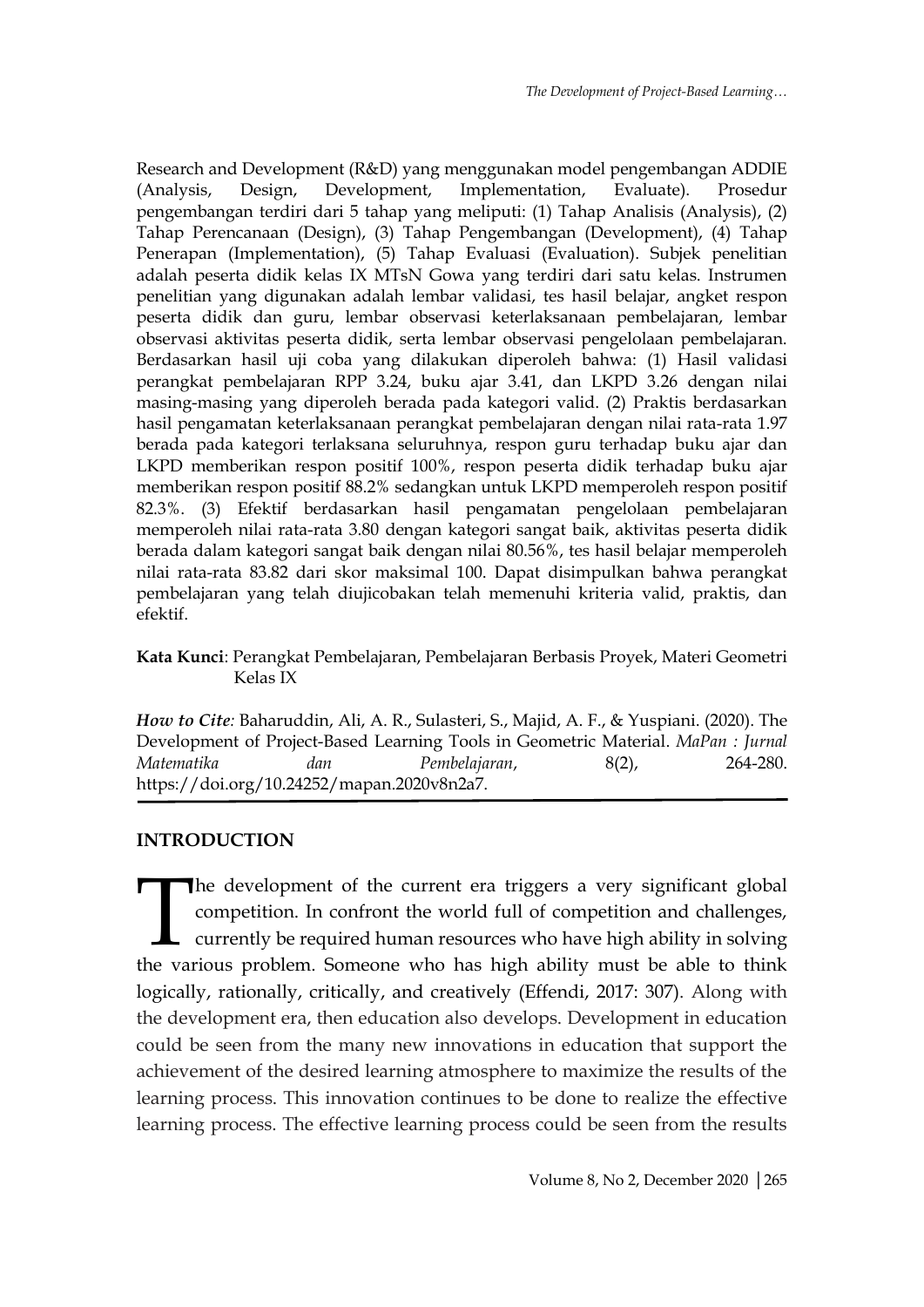of the students' achievements. One of the supporters of learning achievement is the use of adequate learning devices or tools.

Regarding the creation of active and creative, also independent mathematics learning, learning devices are very important to support the learning process. With the existence of a good learning device, it will help teachers and students to achieve learning objectives coherently and systematically (Astuti & Wutsqa, 2016: 3). Learning devices are learning support tools that contain learning planning that describes in detail the competencies that students will achieve, learning design that follows a specific learning model syntax, activity guidelines for students, and tools to measure the achievement of student competencies (Kusumaningrum & Djukri, 2016: 242). Learning tools are important because they are used as guidelines by teachers in the learning process. That way, the learning tools becomes an orientation where the learning objectives are going (Syamsidah, 2018: 54). This is following what Atika, Roza, and Murni (2020: 63) stated the learning tools are used as a teacher's guide in implementing the learning process in class so that the learning process can take place more directed towards the competencies to be achieved. Appropriate learning tools are a very important factor in preparing students to gain learning experiences which means that the learning tools are used as a teacher guide in carrying out the learning process so that it is more focused on the competencies to be achieved. The right learning tool is a very important factor in preparing students to have a good learning experience. The learning tools referred to include learning implementation plans (RPP), student worksheets (LKPD), teacher books (BG), student books (BS), and learning outcomes tests (Santi, Sugiarti, & Kristiana, 2015: 85). Therefore it is very necessary to develop learning tools in order to meet the needs of students and teachers in teaching and learning mathematics in schools and can achieve the objectives of class administration.

Doli and Armiati (2020: 1) states that learning mathematics is learning about mathematical concepts and structures contained in the material being studied and looking for relationships between the concepts and structures of a material. Mathematics is the subject most disliked by students because mathematics is an abstract science that contains many formulas and symbols which makes it difficult for students to understand mathematics. The statement reveals that mathematics learning is learning about concepts and structures in material and looking for relationships between concepts and structures of the material. Mathematics is a subject that is least liked by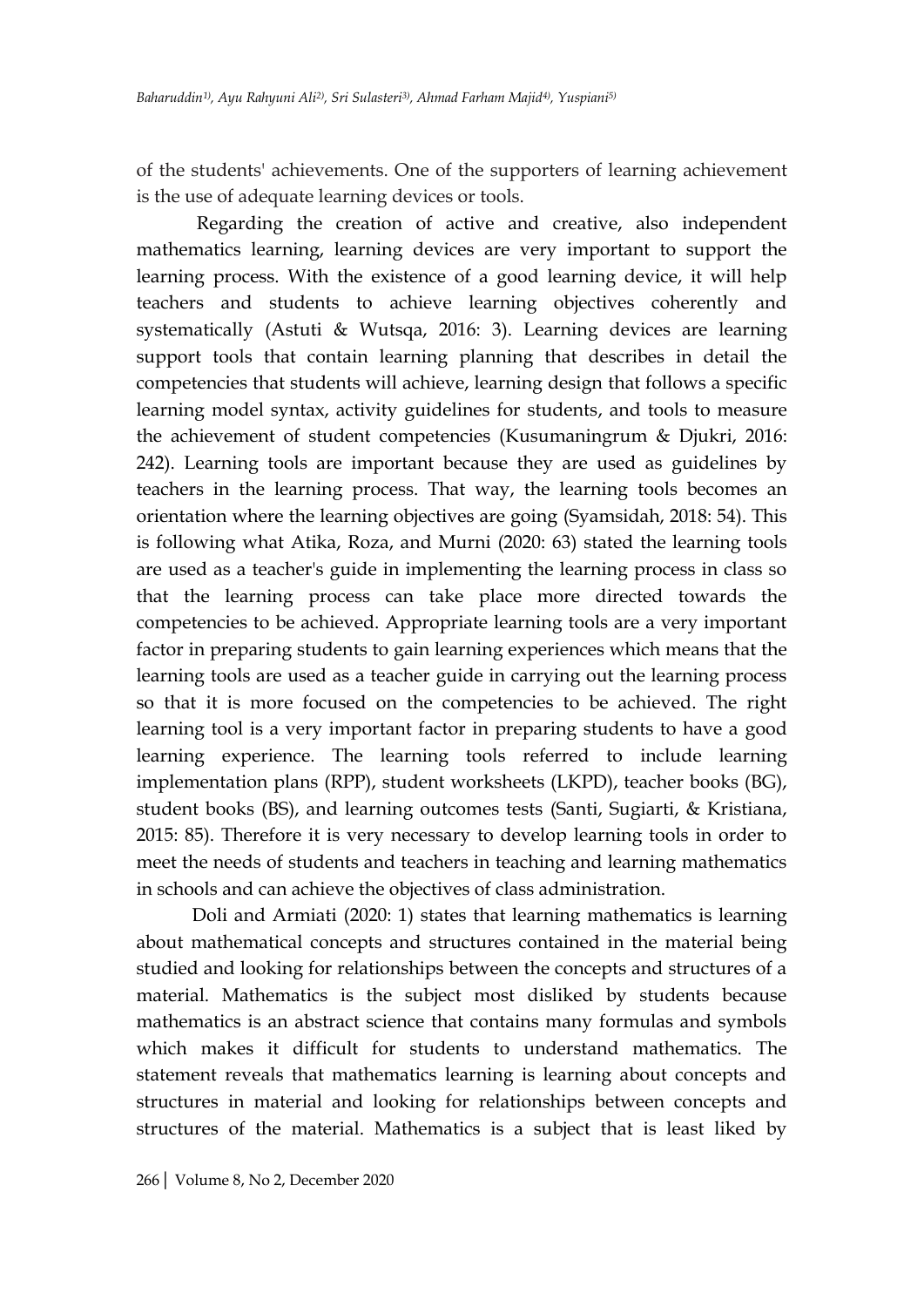students because it is an abstract science with many formulas and symbols that make it difficult to understand. One of the characteristics of mathematics is having an abstract object. This abstract nature causes many students to experience difficulties in learning mathematics. This makes mathematics often considered a frightening specter and tends to be considered a difficult subject by most students (Sitorus, 2019: 14).

Based on observations made by researchers in class IX MTsN Gowa found several problems related to the mathematics learning process. The learning tools used are inadequate, this can be seen from the learning implementation plan (RPP) which has been used since 2018 and is not made based on need, textbooks are limited because they are library loan books so students are not free to use the book and are considered convoluted so that it is difficult to understand, and assignments that rarely use worksheets and are limited to tasks in the textbook. Also, according to the narrative of some students, the learning process is still monotonous, centered on the teacher, so that students are less actively involved in the learning process which results in students having difficulty understanding the subject matter. This problem resulted in the low learning outcomes of students, namely only 56% of students obtained scores above 78 (KKM value). Facts in the field also show that students tend to have difficulty understanding material related to the use of formulas. Based on these problems, the solution offered by the researcher is to develop project-based learning tools on geometry material in grade IX. The development of learning tools is a series of processes or activities carried out to produce a learning device based on existing development theories (Rafiqah, 2013: 95).

Project-based learning or also known as Project-Based Learning (PjBL) is an effective learning model that focuses on creative thinking, problemsolving, and interactions between students and their peers to create and use new knowledge. Project-based learning is innovative student-centered learning and places teachers as motivators and facilitators, where students are given the opportunity to work autonomously constructing their learning (Trianto, 2017: 42-43). The learning model takes place collaboratively in heterogeneous groups. In project-based learning, individual strengths, and the way of learning that is referred to can strengthen teamwork as a whole (Karunia, 2015: 62). Project-based learning is authentic learning that directly engages students with the learning content. This shows that project-based learning is one of the most effective models available to engage students with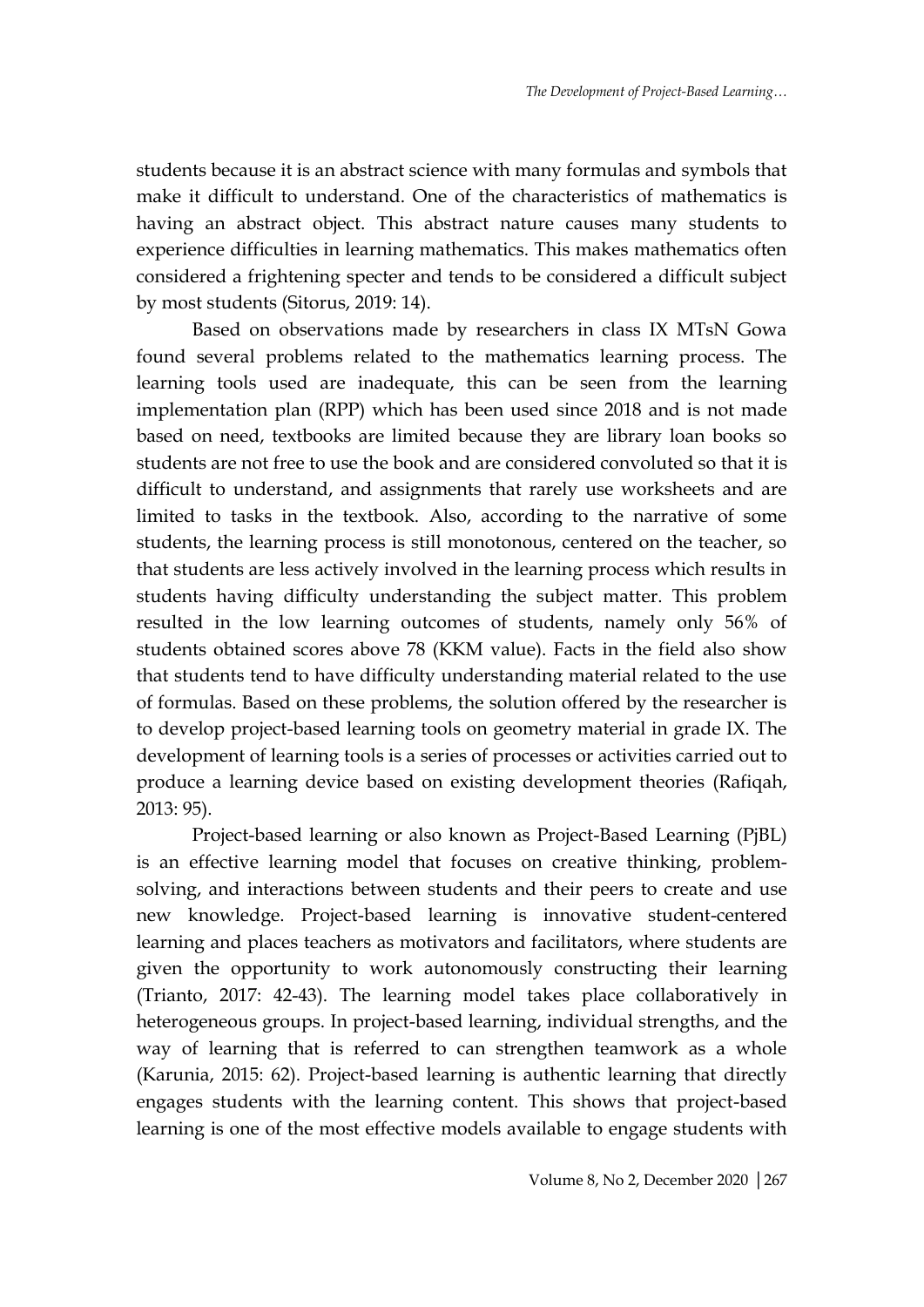their learning content, and for that reason, project-based learning is now recommended by many educational leaders as best learning practice (Ismail, 2018: 183). From some opinions, it can be concluded that the project-based learning model is an innovative learning model that involves project work where students work independently in constructing their learning and accumulating it in real products (Octariani & Rambe, 2018: 17).

The types of learning tools that will be developed are Learning Implementation Plans (RPP), Textbooks, and Student Worksheets (LKPD). This is adjusted to the needs of the problems found. The material used in the development of project-based learning tools is geometry material which consists of two chapters, namely congruence and curved side spaces. The selection of geometry material is based on field data which shows that students tend to have difficulty understanding subject matter related to formulas. Besides, according to Sunardi in Fitriani, Hartono, and Purwoko (2010: 55), in the 2004 mathematics curriculum, geometry, and measurement contributed 40% of competence, the number of competencies or geometry subjects indicated that geometry was an essential part of the curriculum.

Several studies that have been conducted previously, namely research by Durohman, Noto, and Hartono (2018) have conducted research which revealed that project-based learning tools are effective in using high school statistics material. Then the research conducted by Elannor (2017) found that practical and effective project-based learning tools were used in the material of the VII grade triangle area. Furthermore, research from Kusumawati (2017) reveals that project-based learning tools are effectively used to improve students' mathematical communication skills.

Therefore, the development of project-based learning tools on geometry material is important to do with the aim of producing project-based learning tools on geometry material that are valid, practical, and effectively used.

### **METHODS**

The type of research used in this study is research and development or Research and Development (R&D) with the ADDIE development model consisting of 5 steps, namely Analysis, Design, Development, Implementation, and Evaluation. The following is the flow of development carried out (Gafur, 2012: 39-40):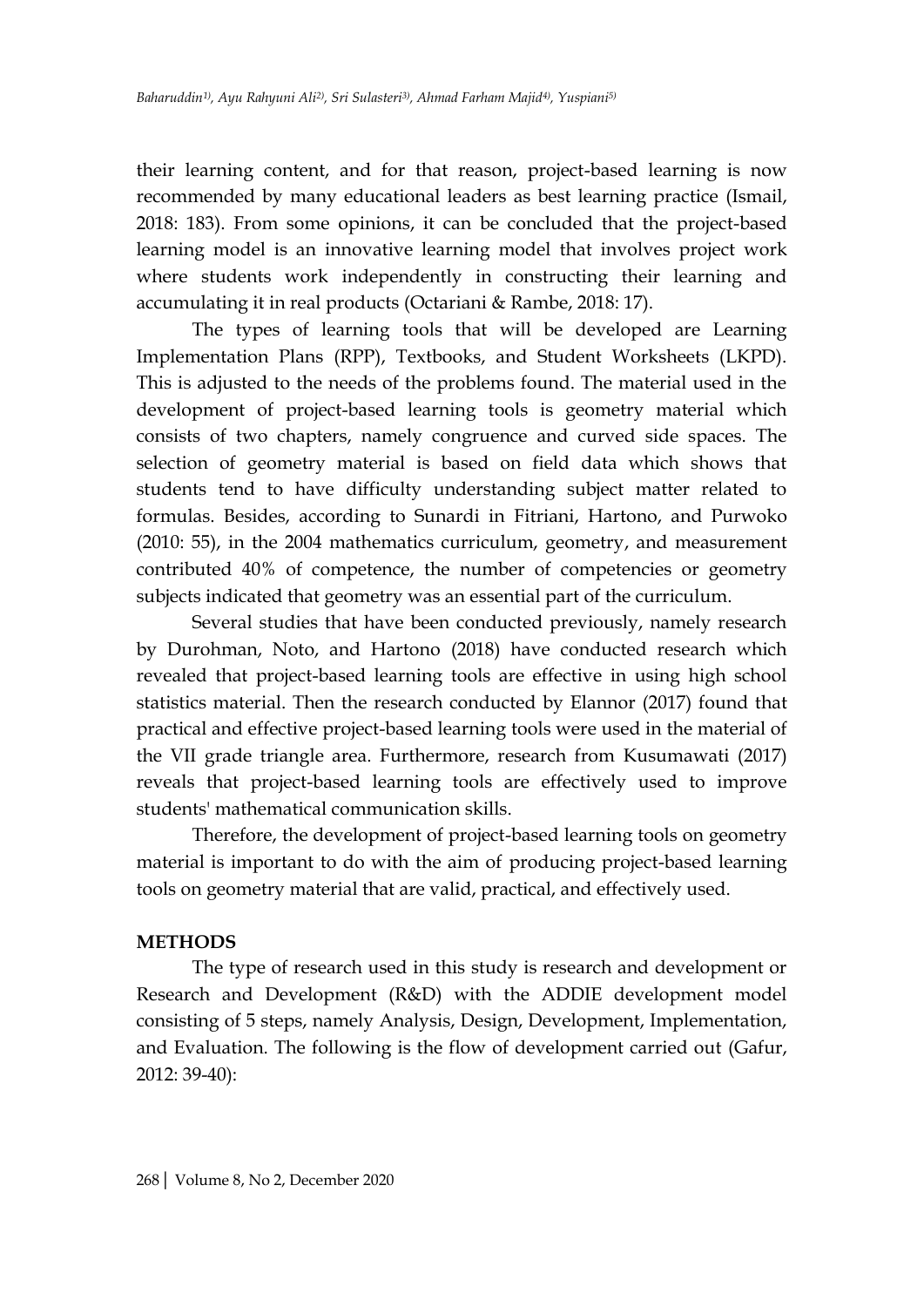

Figure 1. The ADDIE Development Model

The test subjects in this study were students of class IX.5 MTsN Gowa. The data collection instruments used were validation sheets, student and teacher response questionnaires, learning implementation observation sheets, learning management observation sheets, student activity observation sheets, and learning outcome tests. The data analysis technique used was validity data analysis which consisted of validation sheet analysis. The product that has been developed is then validated by a team of experts so that it is feasible to be tested. Practical data analysis techniques consisted of student and teacher response questionnaires and learning implementation observation sheets. If the criteria in the practicality data analysis have been met, then the learning tools can be said to be practically used. The technique of analyzing the effectiveness data consists of the analysis of the learning outcomes test, the analysis of the learning management observation sheet, and the analysis of the student activity observation sheet.

#### **RESULTS AND DISCUSSION**

#### **Project-Based Learning Tools Development Process**

The development of project-based learning tools is developed using the ADDIE development model which consists of 5 steps, namely analysis, design, development, implementation, and evaluation to produce project-based learning tools that are valid, practical, and effective.

The first step in the process of developing project-based learning tools is the analysis step. The main activities carried out at this step are analyzing the background or need for the development of learning media and analyzing the feasibility and requirements for developing learning media (Aminah, 2018: 156). At this step, the researcher analyzes several aspects, namely preliminary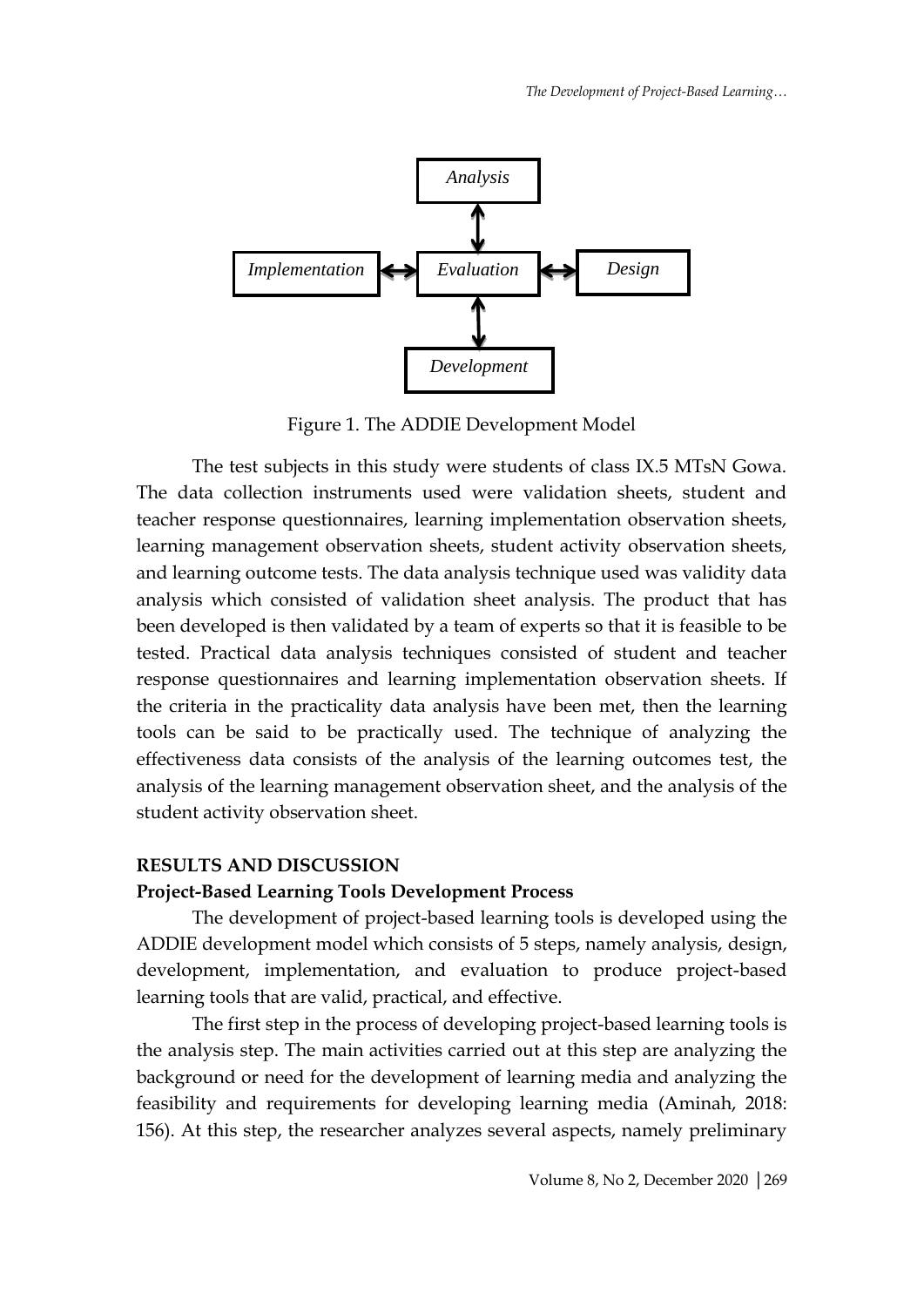analysis, analysis of students, material analysis, and task analysis. This analysis step aims to determine the problems that occur so that it is necessary to develop learning tools. At this step of the analysis, information is obtained that the learning tools used are inadequate and have an impact on the low learning outcomes. In the analysis step, the researchers conducted observations and interviews with several students. From the results of the interview, it was found that students have different characteristics. Analysis of students is important to do before grouping them into several groups. This is explained by Hanafy (2017: 119) that the analysis of the characteristics of students is more emphasized on the efforts of grouping students so that the grouping achieves a match between the interests and skills of students with the project tasks to be carried out.

In the material analysis, researchers take material that can be adapted to the learning model used in the development of learning tools, namely projectbased learning models. Ratnasari, Tadjudin, Syazali, Mujib, and Andriani (2018: 51) stated that basically, every model is not better than the other, because each model has its own advantages and disadvantages. However, the model that is closely related with geometry materials is project-based learning, which means that basically all learning models do not have the best level but are applied to each material, and the learning model that is related to geometry material is a project-based learning model. The last analysis is task analysis. The assignments given to students are still limited to practice questions and group assignments in the textbook. Therefore, it is necessary to develop LKPD so that the tasks given are more structured. Based on the description of the results of the analysis, it is necessary to develop learning tools. Therefore, researchers developed project-based learning tools on geometry material for class IX MTsN Gowa.

The next step is the design step. At this step, the researcher makes the initial design of the learning tools, chooses the format to be used, determines the need for learning resources, and compiles learning outcome tests. The main basics of designing a product, namely the purpose of using the product, the users of the resulting product, and a description of the product components and how to use them (Octariani & Rambe, 2018: 16). The initial design of the learning equipment was made by determining the learning tools to be developed, namely the lesson plans, textbooks, and LKPD. Learning tools are made interrelated by using the characteristics of project-based learning. At this design step, the initial design of the RPP, textbooks, and LKPD has been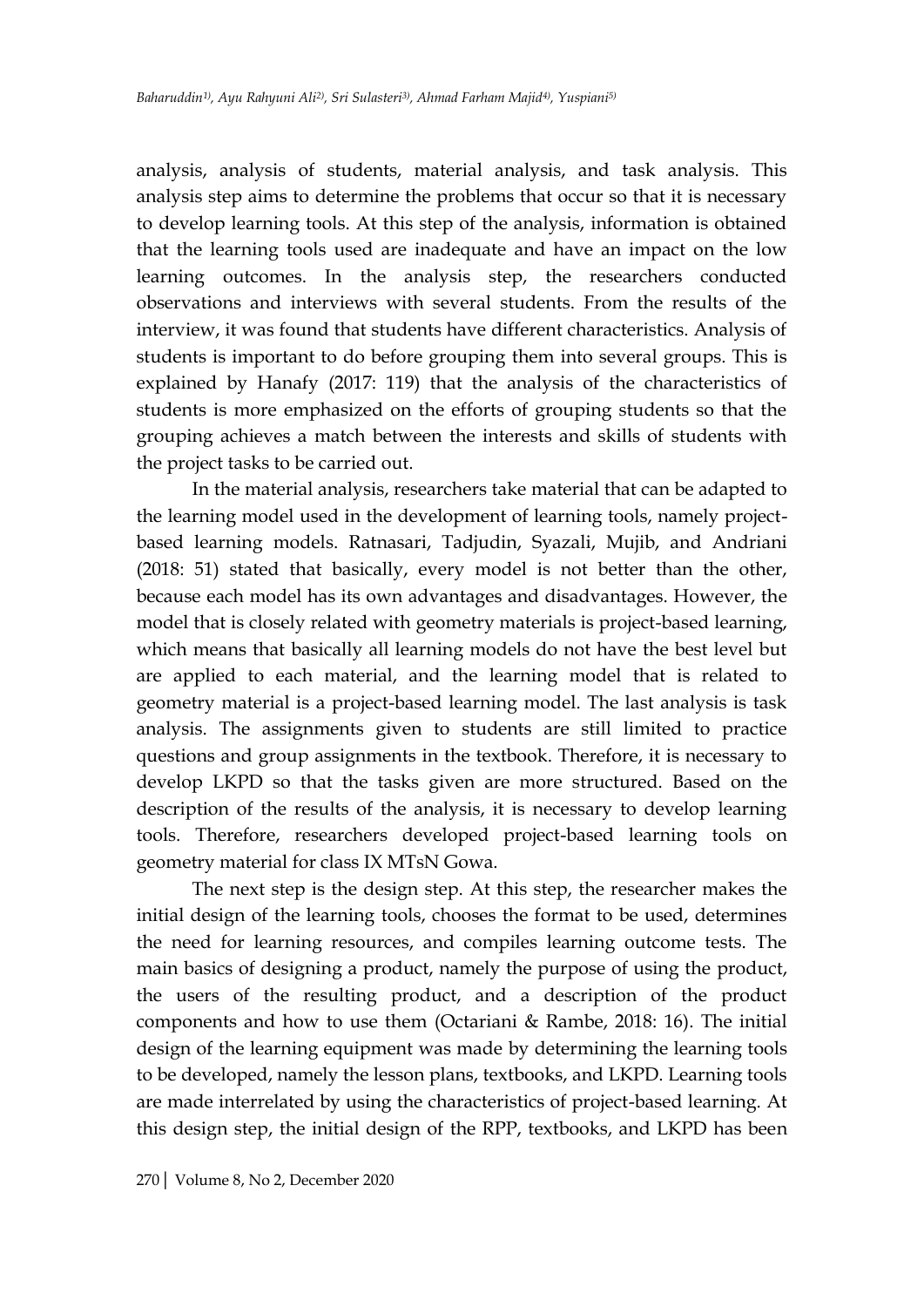made. The lesson plan is developed by containing project-based learning steps at the core of the lesson and using a project-based learning assessment format. The textbook is designed with an attractive appearance accompanied by pictures that match the learning material, and each sample question is completed with a solution using project-based learning. The textbook is also equipped with small notes consisting of quizzes, math tips, and information on math figures. LKPD consists of project tasks tailored to textbooks. The format of the learning tool contains two chapters of material, namely congruence and curved side space. The need for learning resources contains tools and materials that will be used in the learning process. The learning outcome test is made to measure the ability of students after learning using project-based learning tools and as one of the criteria for determining the effectiveness of the developed learning tools.

The third step is the development step. At this step, the design results are then refined into a learning tool that is ready to be validated. Furthermore, the project-based learning tools that have been compiled are then assessed for their validity by a team of experts consisting of 2 lecturers in the Mathematics Education Department of UIN Alauddin Makassar and a grade IX math teacher at MTsN Gowa. The process of validating the learning tools lasts for two validations with several improvements made based on suggestions from the validator. After the repairs have been made, the results are validated again by the validator. The validation results can be seen in the following table:

| Table 1. Expert Validation Results |                                     |           |             |
|------------------------------------|-------------------------------------|-----------|-------------|
| Validation<br><b>Sheet</b>         | Indicator                           | Valuation | Information |
| <b>RPP</b>                         | 1. Aspects of the Content           | 3.17      | Valid       |
|                                    | <b>Aspect of Presentation</b><br>2. | 3.21      | Valid       |
|                                    | 3. Aspect of Language               | 3.33      | Valid       |
|                                    | Average                             | 3.24      | Valid       |
| Textbook                           | 1. Aspect of the Graphic            | 3.4       | Valid       |
|                                    | 2. Aspect of Language               | 3.25      | Valid       |
|                                    | 3. Aspects of the                   | 3.5       | Very Valid  |
|                                    | Content                             |           |             |
|                                    | 4. Aspect of                        | 3.5       | Very Valid  |
|                                    | Presentation                        | 3.41      |             |
|                                    | Average                             |           | Valid       |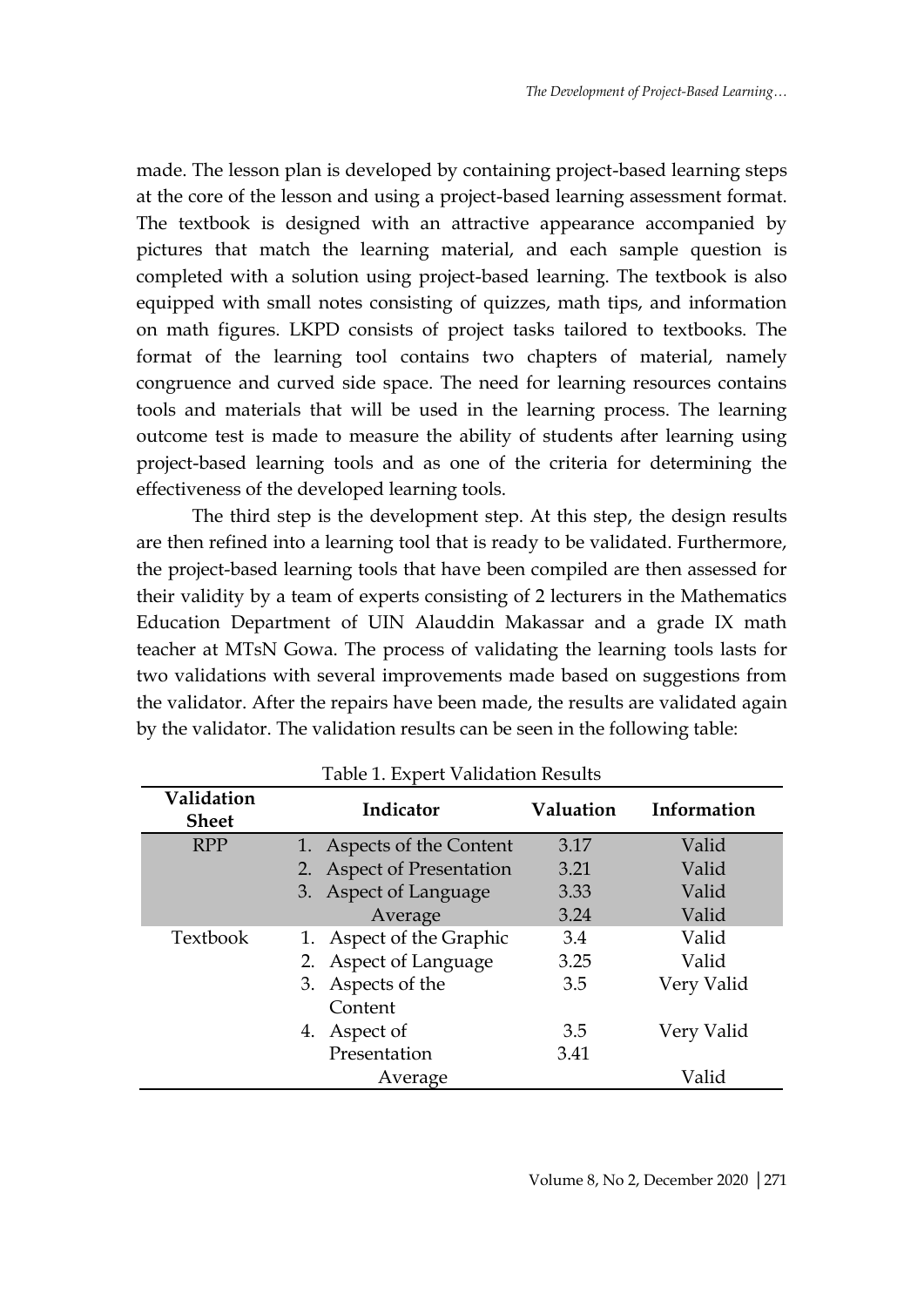| <b>LKPD</b> | 1. Aspect of the Graphic | 3.2  | Valid      |
|-------------|--------------------------|------|------------|
|             | 2. Aspect of Language    | 3.13 | Valid      |
|             | 3. Aspects of the        | 3.7  | Very Valid |
|             | Content                  |      |            |
|             | 4. Aspect of             | 3    | Valid      |
|             | Presentation             |      |            |
|             | Average                  | 3.26 | Valid      |

The quantitative validation results in the table above are obtained from the validation sheet that has been filled in by the validator from the Mathematics Education Department of UIN Alauddin Makassar. Based on the data in the table above, it can be seen that the learning tools obtain a valid category where the average value of the lesson plans, textbooks, and student worksheets is in the interval  $2.5 \le M \le 3.5$ , so it is feasible to be tested. The qualitative validation results were obtained from a grade IX mathematics teacher at MTsN Gowa who provided assessments and suggestions for improvements to the learning tools before they were tested. Apart from the learning tools, the instruments used in the research were also validated by a team of experts. The results of the research instrument validation can be seen in the following table:

| Table 2. Results of Research Instrument Validation  |                      |            |  |  |
|-----------------------------------------------------|----------------------|------------|--|--|
| Instrument                                          | <b>Average Score</b> | Criteria   |  |  |
| <b>Learning Outcome Test</b>                        | 3.75                 | Very Valid |  |  |
| <b>Student Response</b><br>Questionnaires           | 3.33                 | Valid      |  |  |
| <b>Teacher Response</b><br>Questionnaires           | 3.33                 | Valid      |  |  |
| Device Compliance<br><b>Observation Sheet</b>       | 3.47                 | Valid      |  |  |
| Learning Management<br><b>Observation Sheet</b>     | 3.67                 | Very Valid |  |  |
| <b>Student Activity Observation</b><br><b>Sheet</b> | 3.5                  | Very Valid |  |  |
| Average                                             | 3.5                  | Very Valid |  |  |

The results of the validation of the research instrument in the table above show that the student response questionnaire, teacher response questionnaire, and observation sheet for the implementation of learning tools are in the valid category, which is in the interval  $2.5 \le M \le 3.5$ . Whereas for the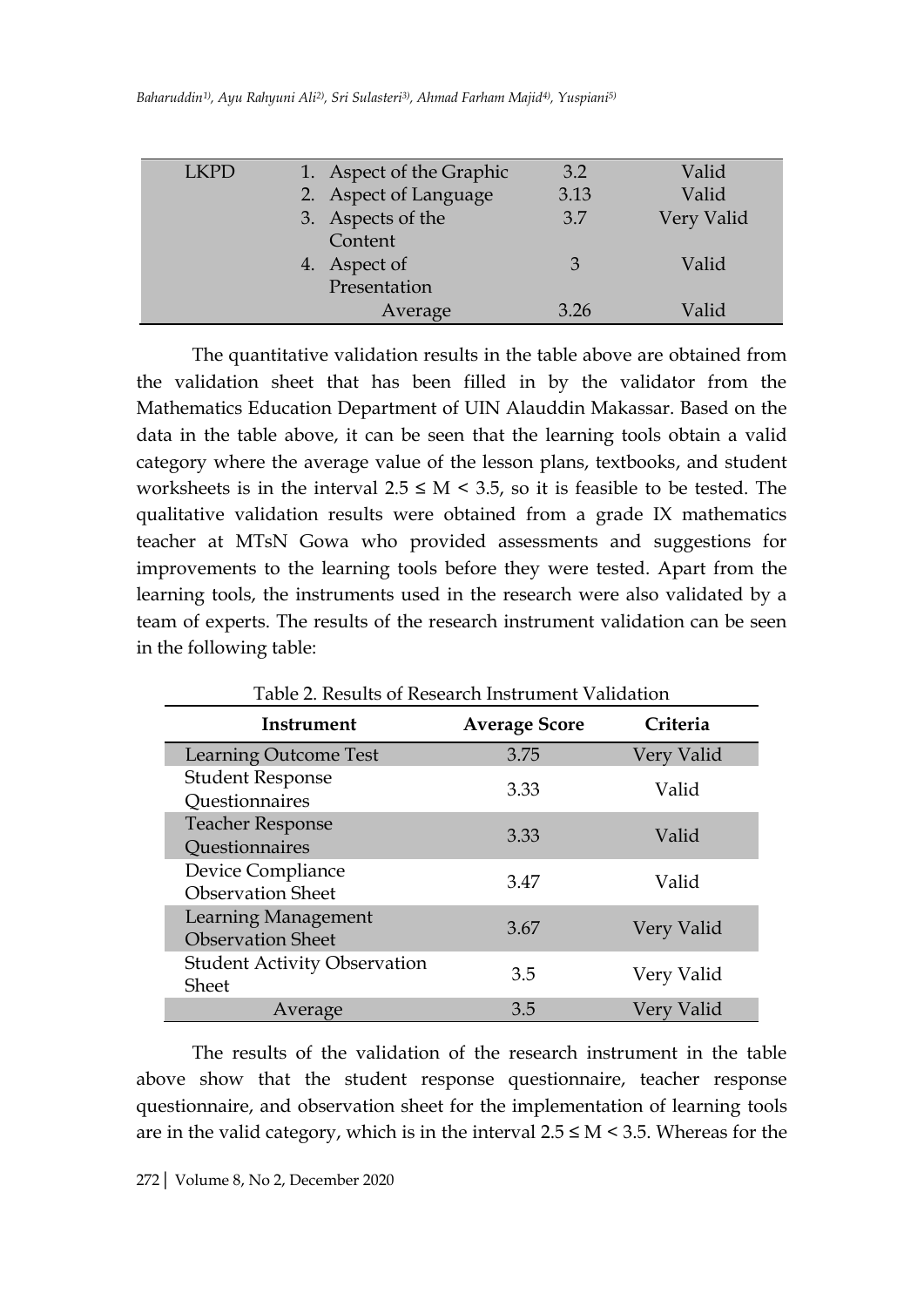learning outcome test, learning management observation sheet, and student activity observation sheet obtained a very valid category with the average value being in the  $3.5 \le M \le 4.0$  interval. Based on the results of this validation, the research instrument is suitable for use in the trial process.

The next step is the trial phase (implementation). Tests were carried out to implement learning tools in the form of learning activities and provide questionnaire sheets to find out students' responses and carried out observation activities during learning activities to determine the practicality of learning activities (Aina & Paksi, 2020: 367). At this step, the project-based learning tools that have been declared valid are then tried out. The test subjects in this study were class IX.5 MTsN Gowa which consisted of 34 students. The trial phase lasts for 5 meetings with a total of 4 meetings for the learning process and 1 meeting for the learning outcomes test. During the learning process using learning tools, some observers are tasked with observing the learning process and filling out observation sheets for the implementation of the learning tools, student activity observation sheets, and learning management observation sheets. After the learning process is complete, the researcher distributes a response questionnaire to students related to project-based learning tools that have been used in learning. Next, a learning outcome test was conducted to determine the level of ability of students after participating in learning.

The criteria for the practicality of learning tools were obtained through analysis of student response questionnaire data, teacher response questionnaires, and observation sheets of learning tools implementation. The results of the student response questionnaire analysis can be seen in the following table:

| avie 9. Results of Student Response Questionnaire / Mary Sis |             |                             |              |  |
|--------------------------------------------------------------|-------------|-----------------------------|--------------|--|
| <b>Testing</b>                                               | Aspect      | <b>Positive</b><br>Response | Presentation |  |
|                                                              | <b>Book</b> | 30                          | 88.2%        |  |
| Limited                                                      | - K P D     |                             | 82.3%        |  |

|  | Table 3. Results of Student Response Questionnaire Analysis |  |  |  |
|--|-------------------------------------------------------------|--|--|--|
|  |                                                             |  |  |  |

Based on the results of the student response analysis, it was found that 88.2% of students gave positive responses to textbooks, and 82.3% of students gave positive responses to LKPD. The positive response obtained cannot be separated from the essence of project-based learning that directs students to explore their own knowledge. This is in accordance with the theory proposed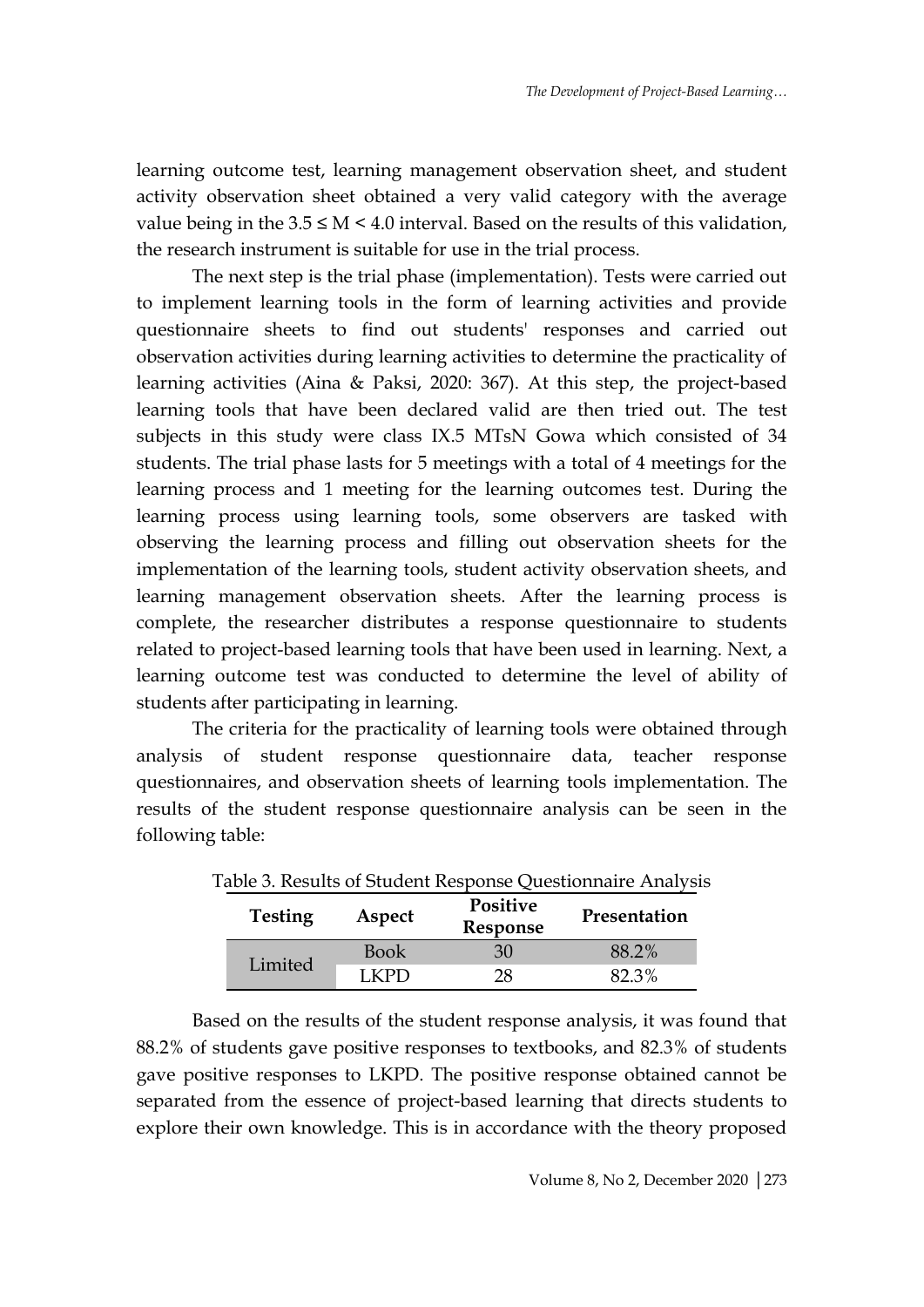by Hanafy (2017: 116) that project-based learning provides opportunities for students to explore content (material) in their own way, and carry out collaborative experiments. Next, the results of the teacher response questionnaire analysis can be seen in the following table:

| Tools       |      | Total Average Response Presentation |
|-------------|------|-------------------------------------|
| <b>Book</b> | ()() | 100%                                |
| LKPD        | (1)  |                                     |

Table 4. Results of Teacher Response Questionnaire Analysis

In the analysis of teacher responses, a percentage of 100% was obtained for positive (P) responses to textbooks and LKPD. The criteria established to say that teachers and students have a positive response are more than 50% of teachers or students give a positive response to at least 70% of the total aspects asked (Arsyad, 2016: 169). Thus, the positive response criteria from teachers and students have been fulfilled.

Analysis of the observation sheet for the implementation of learning tools can be seen in the following table:

|                           | <b>Observation Sheet</b> |                 |
|---------------------------|--------------------------|-----------------|
| Component                 | Average<br>Value         | Criteria        |
| Syntax                    |                          | Done Completely |
| <b>Social Interaction</b> | 1.97                     | Done Completely |
| <b>Reaction Principle</b> | 1.95                     | Done Completely |
| <b>Average Value</b>      | 1 97                     | Done Completely |

Table 5. Results of the Analysis of the Learning Tools Implementation

From the results of the analysis of the observation sheet on the implementation of the learning tools above, it can be seen that the projectbased learning tools obtain the entire implemented category. The syntax component obtained an average value of 2, the social interaction component obtained an average value of 1.97, and the reaction principle component obtained an average value of 1.95. The three components are in the  $1.5 \le M \le 2$ interval with the fully implemented category. Based on the results of the practical data analysis that have met the practical category, it can be concluded that project-based learning tools in geometry class IX are practically used.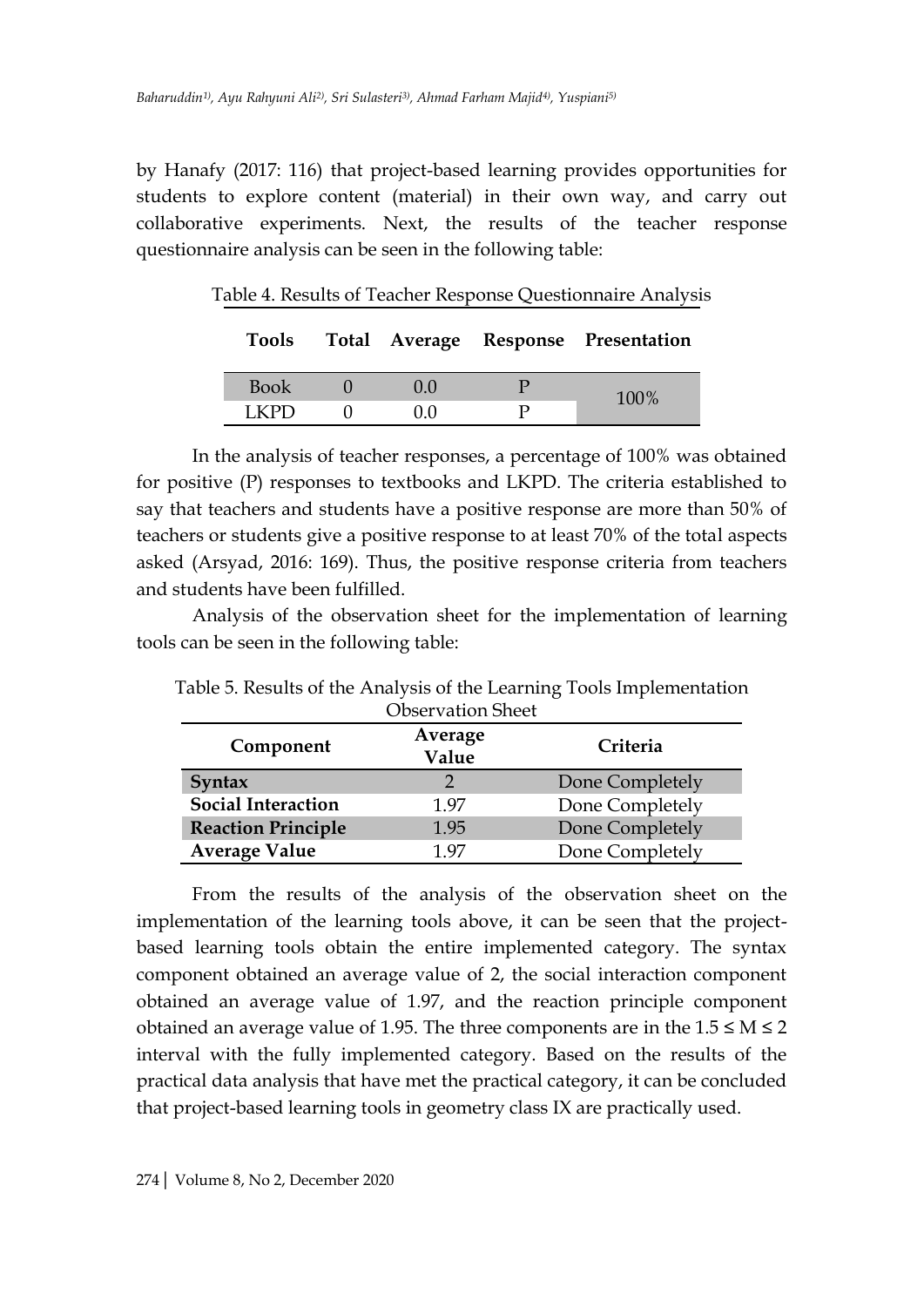The criteria for the effectiveness of the learning tools were obtained from the results of the analysis of the learning management observation sheet data, the student activity observation sheet, and the learning outcome test. The results of the analysis of the learning management observation sheet can be seen in the following table:

| Category               | Aspect                 | Average value | Criteria  |
|------------------------|------------------------|---------------|-----------|
| Teaching and           | Preliminary            | 3.79          | Very good |
| Learning               | Core activities        | 3.83          | Very good |
| Process                | Closing                | 3.78          | Very good |
| <b>Class Situation</b> | <b>Class Situation</b> | 3.78          | Very good |

Table 6. Results of Learning Management Observation Sheet Analysis

The results of the analysis of the learning management observation sheet as a whole are in very good criteria. Preliminary activities get an average score of 3.79, core activities get a score of 3.83, and closing activities get a score of 3.78. The value obtained in the preliminary, core, and closing activities is at the interval  $3.5 \leq K$ G < 4.5, so it is in the very good category. For the aspect of the classroom atmosphere, the average score is 3.78, so it is included in the very good category. Thus it can be said that the management of learning using project-based learning tools is very good.

Furthermore, in the analysis of the effectiveness data, there is an analysis of the activities of students. The activities of students during the learning process were observed by 2 observers. There are 5 aspects that become the assessment of students' activities, namely: 1) observing and understanding the illustrations of problems in student textbooks, 2) writing down the solutions to the problems observed using their own language, 3) students discussing to solve problems in textbooks and LKPD, 4) students present LKPD and project assignments in textbooks and other groups respond, and 5) students provide conclusions or responses after learning. The results of the student activity analysis are shown in the following table: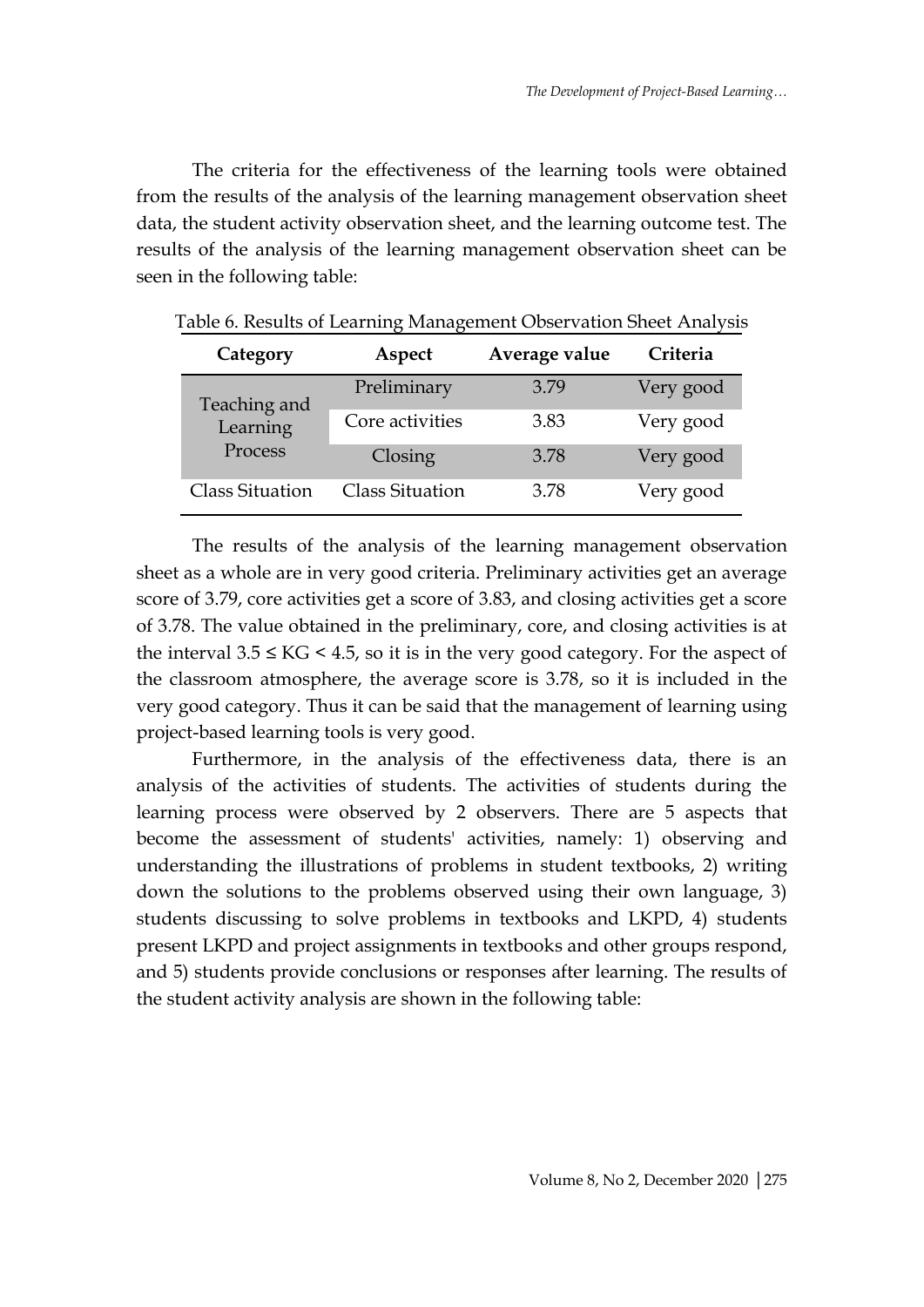| Meeting    | Percentage<br>Average | Criteria  |
|------------|-----------------------|-----------|
|            | 79.53                 | Good      |
|            | 80.82                 | Very good |
| 3          | 80.59                 | Very good |
|            | 81.29                 | Very good |
| Overall    | 80.56                 | Very good |
| Percentage |                       |           |

The results of the student activity analysis showed that the activity of students was in the very good category with the average percentage being in the  $80 \le P \le 100$  interval so that it was included in the very good category. This means that the activities of students in the learning process are very good. Pratama and Prastyaningrum (2016: 44) states that the activity of the steps of the PjBL (Project-Based Learning) model can provide stimulus to students to improve positive attitudes in learning so that it can affect the students to interest in learning. The statement explains that the steps in project-based learning provide a stimulus to students to be more interested in learning. This is evident because during the learning process students are very enthusiastic and actively involved in learning. This is in accordance with what Sumantri (2016: 78) states that project-based learning provides meaningful activities for students in the form of learning experiences in gaining, understanding, and finding material concepts through project assignments. Furthermore, the results of the analysis of the students' learning outcomes test can be seen in the following table:

| $\alpha$ . That you income of Leaffling Outcomes |              |    |                  |  |
|--------------------------------------------------|--------------|----|------------------|--|
| Completeness<br>Level                            |              |    | Total Percentage |  |
|                                                  | Completed    | 30 | 88.24            |  |
|                                                  | Not complete |    | 11.76            |  |

Table 8. Analysis Result of Learning Outcomes Test

According to Trianto (2017: 241) learning is said to be classically complete if at least 85% of students get a minimum score of 78 (KKM value). In the analysis of the learning outcome test data, it was found that the overall average score of students was 83.82. For the percentage of completeness, it was obtained 88.24% while 11.76% was declared incomplete with several obstacles. Thus the level of learning completeness is included in the high category and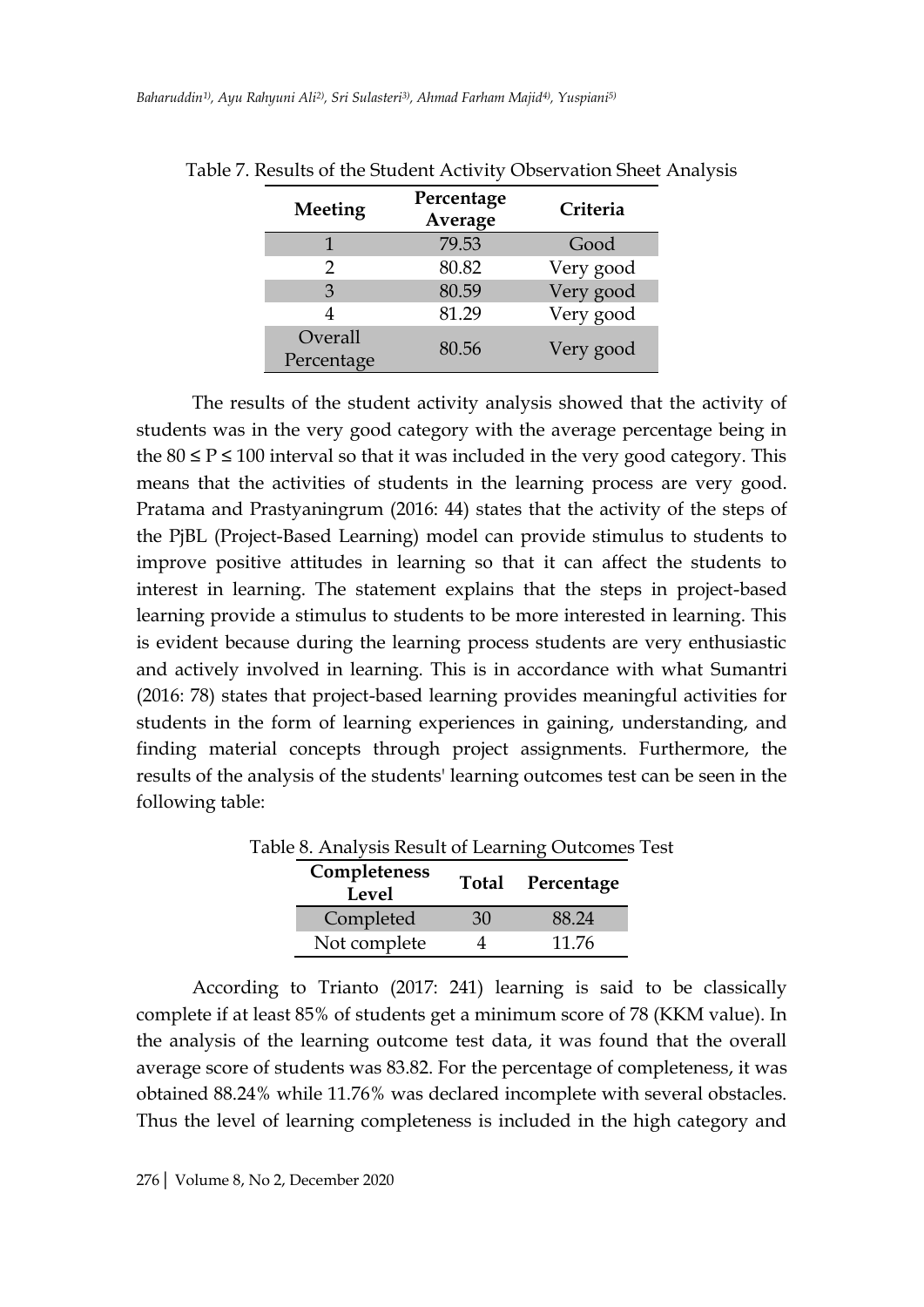can be said to be classically complete. These results show that the percentage of students' learning completeness has increased where previously the percentage of students' learning completeness was only 56%. This cannot be separated from the nature of project-based learning itself which is carried out well. As said by Whatley in Sumarni, Wardani, Sudarmin, and Gupitasari (2016: 157) stated that project-based learning is a form of constructivist and collaborative learning in which the learning process using student-centered learning, which allows students to work together to solve problems, and learn from one another along to build their knowledge. This statement means that project-based learning is basically a form of constructivist and collaborative learning where the learning process is learner-centered which allows students to work together and learn from others in solving problems and growing their knowledge. Based on the description of the results of data analysis on the effectiveness of learning tools, it can be concluded that project-based learning tools were effectively used.

The last step of this development process is the evaluation step. At this step, a summary of the constraints, suggestions, and shortcomings of learning tools obtained during the trial process is then evaluated and improvements are made to perfect the learning tools developed. However, in the development of project-based learning tools, only a few improvements were made to the learning tools.

The purpose of development research is to produce a product based on the findings of a series of trials, for example through individuals, small groups, medium groups, and field trials then revisions, and so on to get adequate or feasible results or products (Punaji, 2016: 281). Thus, the development objective of this research is considered to have been achieved by the existence of a product in the form of feasible learning tools because it has met the criteria of being valid, practical, and effective.

## **CONCLUSION**

The development of project-based learning tools on geometry class IX has met the criteria of being valid, practical, and effective. Valid criteria are obtained from the results of the validator's assessment with an average score of 3.24 for lesson plans, textbooks get an average of 3.41, and for LKPD 3.26. All learning tools are in the valid category. Based on the validity criteria, project-based learning tools are feasible to use. The practicality of the learning tools was obtained from the student response questionnaire which received a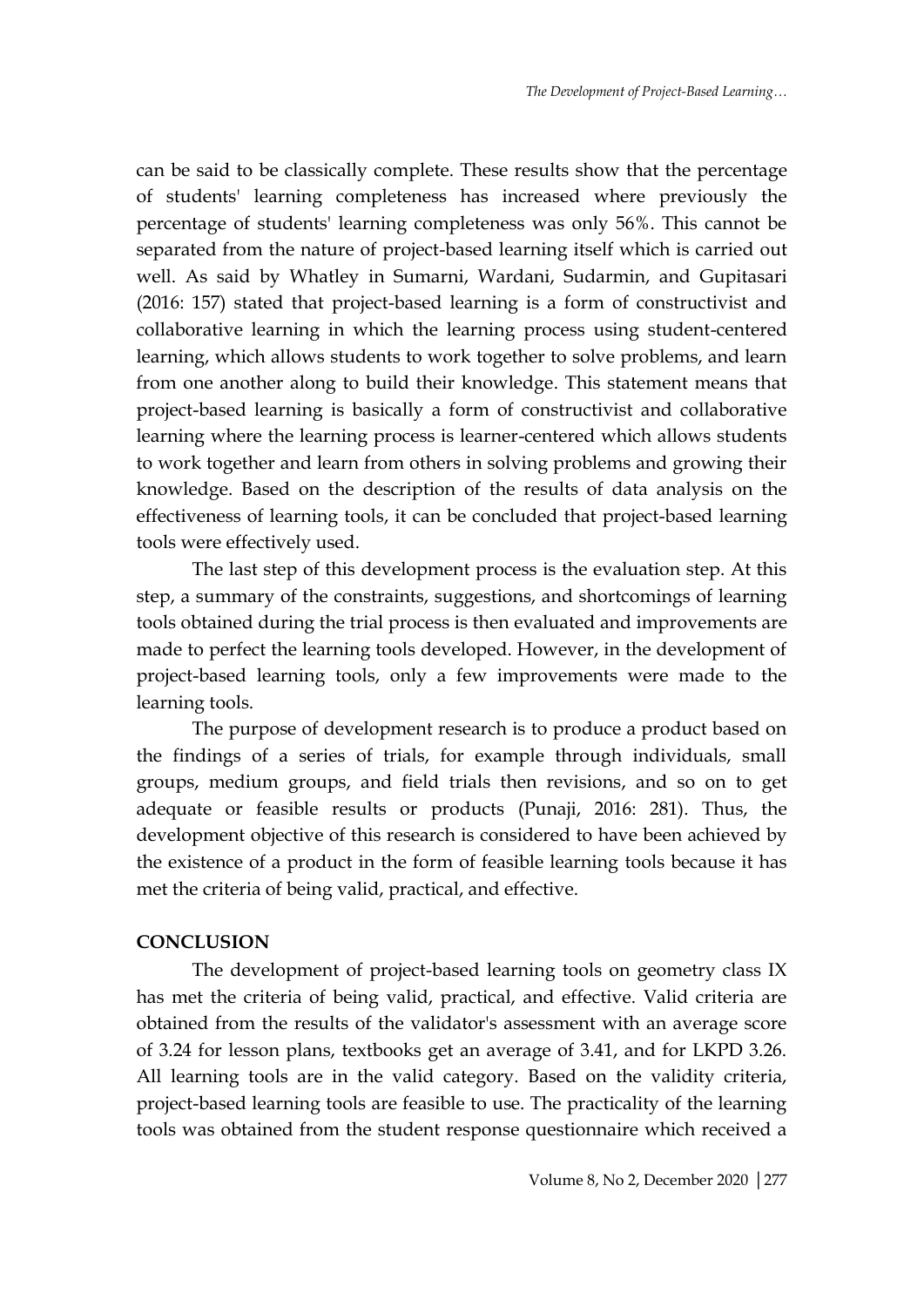positive response percentage of 88.2% for textbooks and 82.3% for LKPD, teacher response questionnaires obtained a 100% percentage for textbooks and LKPD, and the implementation of learning tools was in the implemented category entirely. The practicality of project-based learning tools is obtained from the analysis of learning management which is in the very good category, the analysis of the activities of students is in the very good category, and the learning outcome test gets a completeness percentage of 88.24%. Thus, the project-based learning tools on geometry material for class IX MTsN Gowa are valid, practical, and effectively used.

## **REFERENCES**

- Aina, R. R., & Paksi, H. P. (2020). Pengembangan perangkat pembelajaran outdor learning dengan media ecobrick pada materi hak dan kewajiban di kelas V SD. *JPGSD*, *08*(02), 364–374. Retrieved from https:// jurnalmahasiswa.unesa.ac.id/index.php/jurnal-penelitian-pgsd/article /view/34446.
- Aminah, S. (2018). Implementasi model addie pada education game pembelajaran bahasa Inggris (studi kasus pada SMP Negeri 8 Pagaralam ). *Jurnal Ilmiah Betrik : Besemah Teknologi Informasi Dan Komputer*, *9*(03), 152–162. https://doi.org/10.36050/betrik.v9i03.41.
- Arsyad, N. (2016). *Model pembelajaran menumbuh kembangkan kemampuan metakognitif*. Makassar: Refleksi.
- Astuti, W. D., & Wutsqa, D. U. (2016). Pengembangan bahan ajar dengan pendekatan project based learning pada materi program linear untuk siswa kelas X SMK. *Jurnal Pendidikan Matematika*, *5*(8). Retrieved from http://journal.student.uny.ac.id/ojs/index.php/pmath/article/view/ 4603.
- Atika, N., Roza, Y., & Murni, A. (2020). Development of learning tools by application of problem based learning models to improve mathematical communication capabilities of sequence and series materials. *Journal of Educational Sciences*, *4*(1), 62–72. https://doi.org/10.31258/jes.4.1.p.62- 72.
- Doli, W., & Armiati, A. (2020). Development of mathematics learning tools based on realistic mathematics education for vocational high school students. *Journal of Physics: Conference Series*, *1554*. https://doi.org/ 10.1088/1742-6596/1554/1/012021.
- Durohman, Noto, M. S., & Hartono, W. (2018). Pengembangan perangkat project based learning (PjBL) pada materi statistika SMA. *Prima: Jurnal Pendidikan Matematika*, *2*(1), 1–18. https://dx.doi.org/10.31000/prima. v2i1.299.

Effendi, M. (2017). Pembelajaran berbasis proyek (PJBL) untuk

278| Volume 8, No 2, December 2020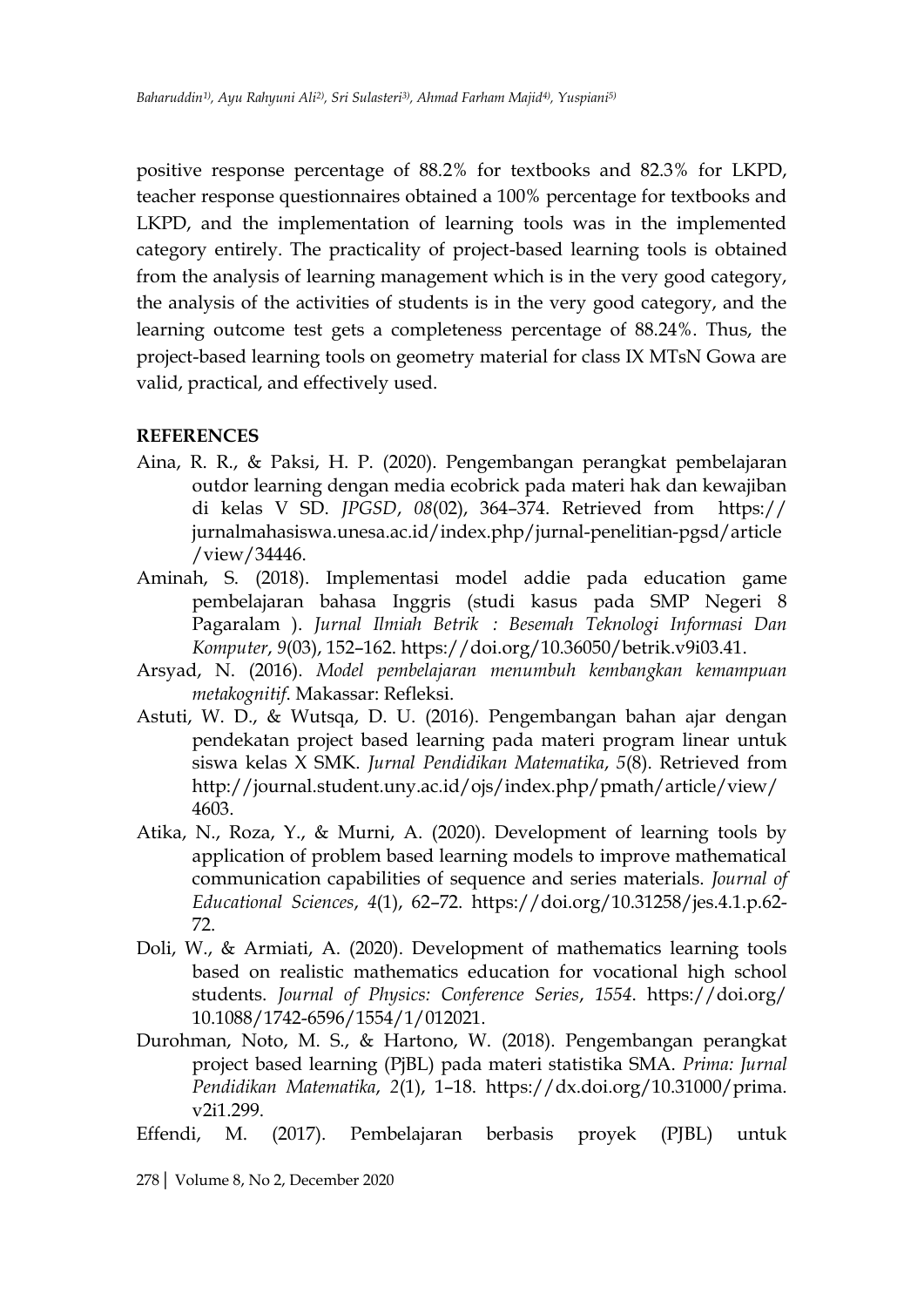mengembangkan kemampuan berpikir kritis mahasiswa PGMI IAIN Ponorogo. *Cendekia*, *15*(2), 305–317. https://doi.org/1021154/cendekia. v15i2.1098.

- Elannor, C. M. V. A. (2017). *Pengembangan perangkat pembelajaran matematika berbasis proyek materi luas siswa kelas VII SMP Institut Indonesia Yogyakarta tahun ajaran 2016/2017* [Universitas Sanata Dharma]. http://people.usd. ac.id/~ydkristanto/index.php/tugas-akhir-mahasiswa/elannor-2017/.
- Fitriani, M., Hartono, Y., & Purwoko. (2010). Pengembangan perangkat pembelajaran matematika dengan pendekatan kuantum di kelas VIII SMP. *Jurnal Pendidikan Matematika (JPM)*, *4*(1). https://doi.org/ 10.22342/jpm.4.1.311.
- Gafur, A. (2012). *Desain Pembelajaran*. Yogyakarta: Penerbit Ombak.
- Hanafy, S. (2017). *Model Pembelajaran*. Watampone: Syahadah.
- Ismail, R. (2018). Perbandingan keefektifan pembelajaran berbasis proyek dan pembelajaran berbasis masalah ditinjau dari ketercapaian tujuan pembelajaran. *PYTHAGORAS: Journal of Mathematics Education*, *13*(2), 181–188. https://doi.org/10.21831/pg.v13i2.23595.
- Karunia. (2015). *Penelitian Pendidikan Matematika*. PT Refika Aditama.
- Kusumaningrum, S., & Djukri. (2016). Pengembangan perangkat pembelajaran model project based learning (PjBL) untuk meningkatkan keterampilan proses sains dan kreativitas. *Jurnal Inovasi Pendidikan IPA*, *2*(2), 241–251. https://doi.org/10.21831/jipi.v2i2.5557.
- Kusumawati, N. (2017). Pengembangan perangkat pembelajaran matematika model project based learning (PBL) untuk meningkatkan kemampuan komunikasi matematik. *Jurnal Online Universitas Pekalongan*. Retrieved from https://jurnal.unikal.ac.id/index.php/pena/article/viewFile/68 /68.
- Octariani, D., & Rambe, I. H. (2018). Pengembangan bahan ajar berbasis project based learning berbantuan software geogebra. *MES: Journal of Mathematics Education and Science*, *4*(1), 16–21. https://doi.org/10.30743 /mes.v4i1.864.
- Pratama, H., & Prastyaningrum, I. (2016). Pengaruh model pembelajaran project based learning berbantuan media pembelajaran pembangkit listrik tenaga mikrohidro terhadap kemampuan berpikir kritis. *Jurnal Penelitian Fisika Dan Aplikasinya (JPFA)*, *6*(2), 44–50. https://dx.doi.org/ 10.26740/jpfa.v6n2.p44-50.
- Punaji, S. (2016). *Metode penelitian pendidikan dan pengembangan*. Jakarta: PT Kharisma Putra Utama.
- Rafiqah. (2013). *Pengembangan perangkat pembelajaran berbasis konstruktivisme*. Makassar: Alauddin University Press.
- Ratnasari, N., Tadjudin, N., Syazali, M., Mujib, & Andriani, S. (2018). Project based learning (PjBL) model on the mathematical representation ability.